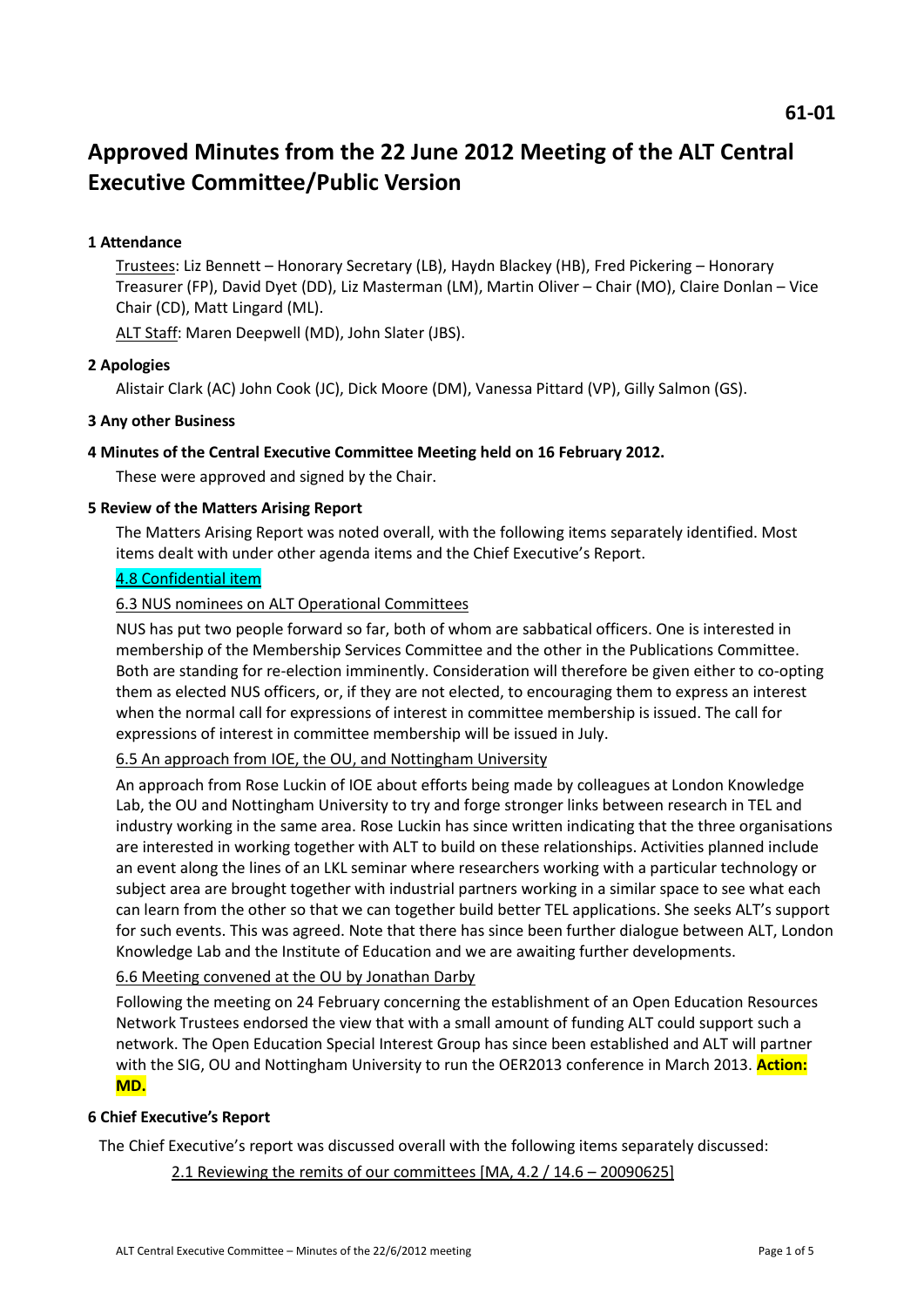The updated Terms of Reference (TORs) will now be reviewed and will be finalised in time for new Committee Chairs/Members joining in September. The TORs will then be used until the current ALT strategy is reviewed next year. This item has been delayed due to handover between SS and MD. **Action: MD**

# 2.2 Risk Register [MA, 4.4 / 19.1 - 20011105]

The Risk Register is now implemented and is reviewed by senior staff regularly. All major items of business reported to Trustees are included on the register and it is used to inform reports to the Trustees. In future the Risk Register will be included as an appendix to the Chief Executive's report. **Action: MD**

2.3 Confidential item [MA, 4.5 /5.2 – 20100216]

2.4 Confidential item [MA, 4.9 / 6.8 – 20111103]

### 3.1 Period of consolidation

We are planning a period of organisational consolidation between now and the end of the current financial year. After a period of growth, change and transition, it is necessary for us to address the following issues to enable ALT to operate as effectively as it can in the future. We have set targets in all areas and will report progress in November and February. Staff will be briefed throughout and have opportunity to provide input and feedback.

# 3.2 Confidential item

### 3.3 Trustee/Vice-Chair Elections

Elections for Trustees/Vice-Chair of ALT will take place in advance of the conference and will be conducted by the Electoral Reform Services as in previous years. Closing for elections will be in early September and results will be announced at the AGM.

# 3.4 Confidential item

3.5 Research in Learning Technology (RLT)

3.5.1 Call for editors

The call for 2 new editors has been issued with a deadline of 19 July. New editors will be appointed in time for the conference in September;

### 3.5.2 Impact factor and printed issue

Co-Action have advised ALT that RLT is on track to publish sufficient numbers of articles to gain an impact factor. They have also advised us that publishing RLT in issues is slowing the rate of publication and, in line with transition arrangements, have recommended that we discontinue publishing printed/online issues and instead publish an annual volume with special and supplement papers. Special issue and supplement papers will continue to be identified as such in their DOI and online. Printing a volume would also reduce the impact of increased postage costs. Member take up of the printed journal has thus far been slow and in autumn we should consider printing/publication formats for 2013. Action: MD. To be discussed at the next meeting.

### 3.6 Confidential item

### 3.7 Liaison

### 3.7.1 ALT Scotland Group

The ALT Scotland group met in Glasgow on 14 June, with JBS and MD in attendance. The group is now considering establishing itself as a National SIG of ALT. There were about 20 participants including David Beard, Scottish Funding Council, and representatives from JISC, Jorum and SQA;

#### 3.7.2 Learning and Skills Improvement Service (LSIS)

At a recent meeting with Peter Munday, Bob Powell and Claire Gill from LSIS we have agreed to run a joint series of 10 informal webinars focused on knowledge exchange between FE and HE practitioners and the wider sector. LSIS may provide funding for this. LSIS is also prepared to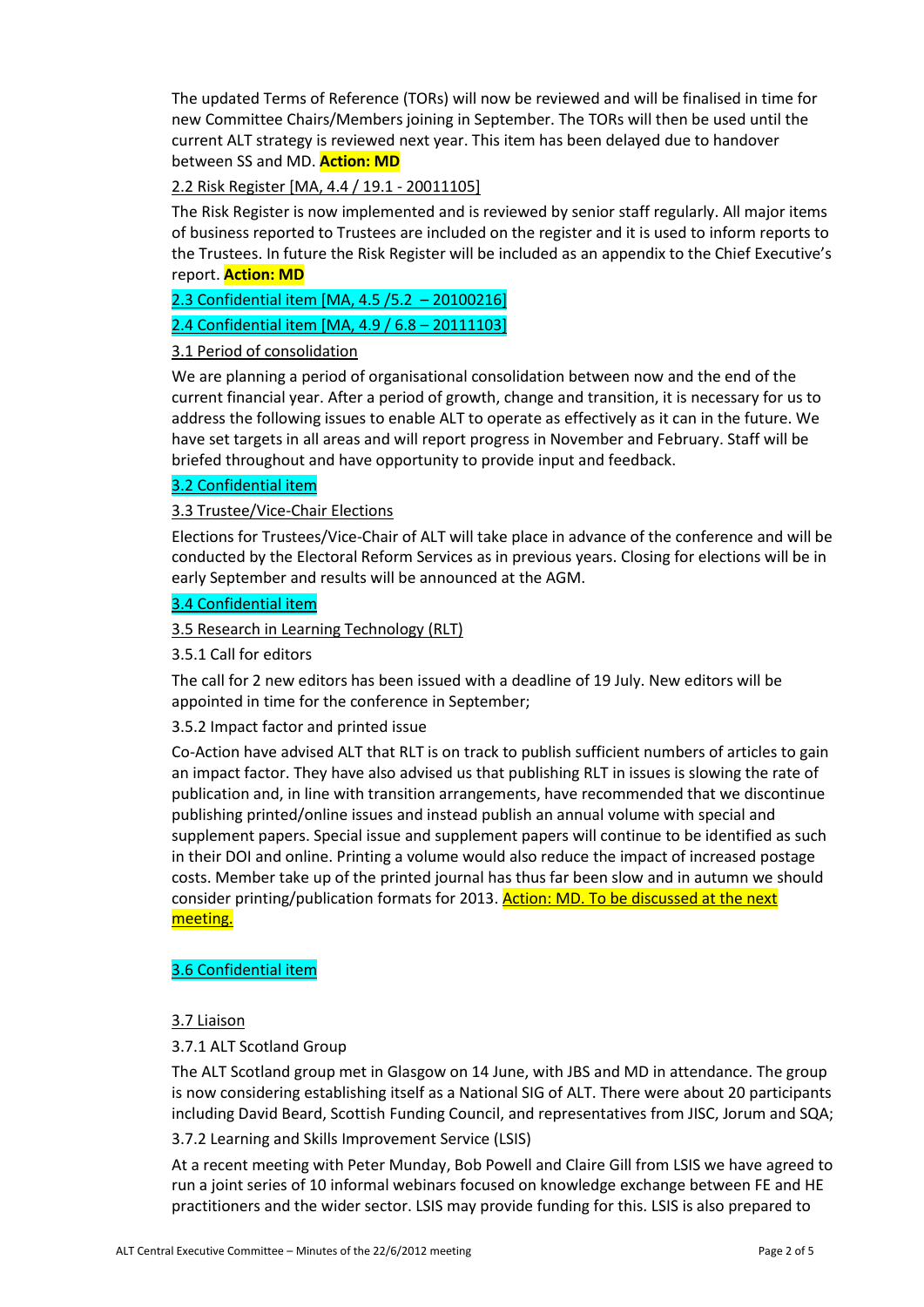support an FE membership drive in early 2013 and is interested in finding more scope for collaboration;

# 3.7.3 Institute for Learning (IfL) – confidential item

On behalf of ALT MD attended the IfL Advisory Council in May. Following the publication of the Lingfield review, IfL is uncertain of its future and has as yet made no firm decisions about its future business model.

3.7.4 Higher Education Funding Council for England (HEFCE) – confidential item

Seb Schmoller and MD attended a number of meetings with HEFCE (the Leadership Foundation, HEA, JISC and NUS also involved) which have led to ALT being a partner in a bid to run HEFCE's future programme to support the effective use of learning technologies. The Leadership Foundation is leading the bid, which was submitted in late May. If funded, ALT will have a role in all three strands of the programme with small budget allocations for each.

# 3.8 Funded projects

# 3.8.1 Firm projects

3.8.1.1 [NEW] OCTEL (Leadership Foundation for HE Innovation and Transformation Fund). ALT has received confirmation that the bid has been successful and that the full funding has been granted. We are awaiting the contract and the project is due to start in July/August;

3.8.1.2 [NEW] NUS/Desire2Learn student survey about students' views of learning technology: ALT is providing advice and input to the survey and final report;

3.8.1.3 [NEW] Google/ALT GApps competition: Google funded competition run jointly with ALT to recognise examples of use of GApps in Education;

3.8.1.4 [CLOSE TO COMPLETION] LSIS Research Development Fellows: providing online support and mentoring to the fellows. Due to be completed this summer;

3.8.1.5 [CLOSE TO COMPLETION] JISC Journal Transition: to develop a set of metrics against which to measure the impact of a journal's transition to Open Access, and to draw out lessons for others on the transition process itself. Due for completion in the next 4 weeks;

3.8.1.6 [ONGOING ] JISC – Developing Digital Literacies: i) Programme wide involvement alongside ~10 other membership organisations; ii) Small-scale project-specific involvement with four of the individual DDL projects.

### 3.8.2 Putative projects

### 3.9 Consultation responses

3.9.1 UNSECO OER declaration: Not a policy consultation, but ALT may make its own response as well as supporting the ALT Scotland group in formulating a national response;

3.9.2 QAA UK Quality Code for Higher Education consultation: learning and teaching: JBS is leading ALT's response.

# 4.1 Confidential item

### **7 Operations and Membership Report**

MD commented on the Operations and Membership Report (60-04) which was presented in a new format and now incorporated data relating to online operations. Trustees noted the figures for the Financial Year 2011/12 which indicate that retention and recruitment is holding up despite a noticeable impact from the introduction of the new online system. It was noted that the introduction of the new fee structure has caused considerable delays in this year's annual renewal process. **Action: MD to circulate report to the relevant committees.**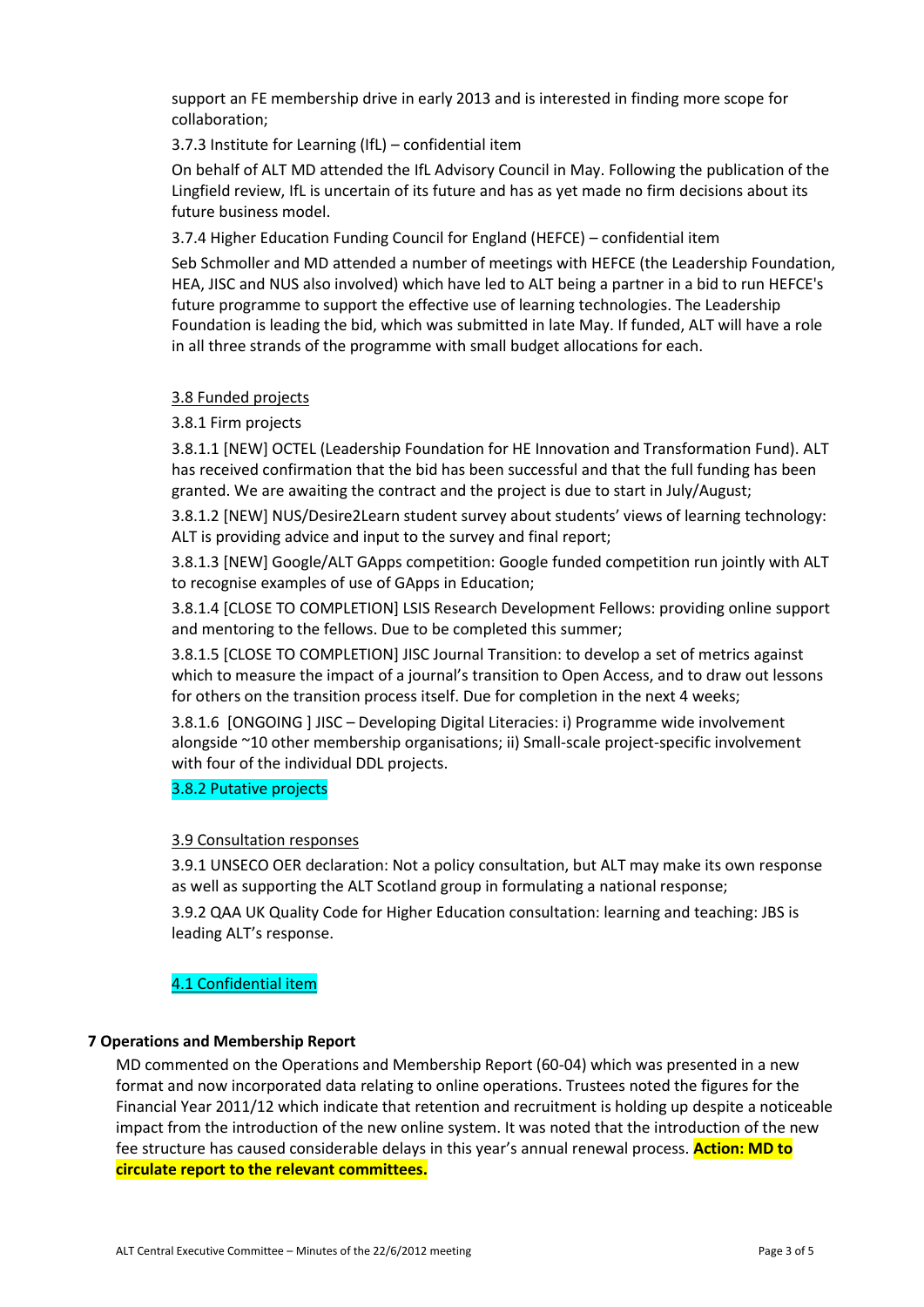### **8 Finance and risk**

### 8.1 Quarter 1 outturn report for the Financial Year 2012/2013.

FP and MD reported using 60-05 for the basis of their remarks. Trustees considered the first outturn report of the new financial year, which showed that membership income has been delayed and this is being monitored. It was also noted that the monthly profiling format needs to be reviewed and possibly revised for the next FY in order better to reflect income and expenditure levels in each period.

### 8.2 Annual report

Trustees considered the finalised statement of financial activity which FP reported on. Taking into consideration the bequest from the Open Learning Partnership, ALT has achieved a balanced budget last year with a small surplus. Trustees considered increasing the reserve accounts and making additional investment into operations and development. **Action: FP and MD to discuss. Trustees delegated the signing of letters of representation to GPC.**

#### **9 ALT-C:**

### 9.1 ALT-C 2012

JBS provided a brief verbal update for Trustees. In total we have accepted 228 papers and keynote and invited speakers have been confirmed. The programme is set to run over a similar time as in 2011. All exhibition spaces have been filled and sponsors confirmed. JBS reported that 12 papers involving the 'proceed with caution' process have been dealt with and confirmed that to his knowledge no improper force was brought to bear and no improper procedures took place. Bookings for the conference are proceeding well.

# 9.2 ALT-C 2013

JBS reported to Trustees following the initial meeting with the 2013 Co-Chairs. Central to the theme of 2013's conference will be learning and putting the learner in control. The conference venue is likely to be Nottingham University. The option to raise revenue from online participation or provide it as a membership benefit was also discussed. **Action: JBS to consult on number of editors/types in total (with a reduced number of abstract editors likely). Action: JBS and MD to consider format/online participation changes in the first instance.**

#### **10 Operational committee business:**

### 10.1 Membership Services Committee – met 26/1/2012

HB presented the minutes from the committee's last meeting. These were noted overall.

Arising from the report Trustees formally approved the establishment of the Open Education SIG and noted and approved the first application for a Regional SIG, establishing the M25 group as an ALT SIG. HB also updated Trustees on progress on the national salaries survey.

#### 10.2 Further Education Committee – met 7/6/2012

DD presented the minutes from the committee's last meeting. These were noted overall.

Arising from the report Trustees noted that the committee has completed the review of its TORs and that Ellen Lessner is leading on webinar planning. It was further noted that the joint ALT/AoC event in May received much positive feedback. Trustees approved the appointment of James Clay as Chair of the committee starting in September 2012.

#### 10.3 Publications Committee – meeting deferred

ML reported on behalf of DM. Arising from the report Trustees noted that the meeting of editors of the newsletter had taken place and that social and other media channels where also discussed.

### 10.4 Research Committee – meeting deferred

Trustees noted a brief written update report and approved the appointment of Norbert Pachler as Chair of the committee starting in September 2012. It was further noted that the committee will not issue an open call for new members this year and that ascilite will continue to be represented.